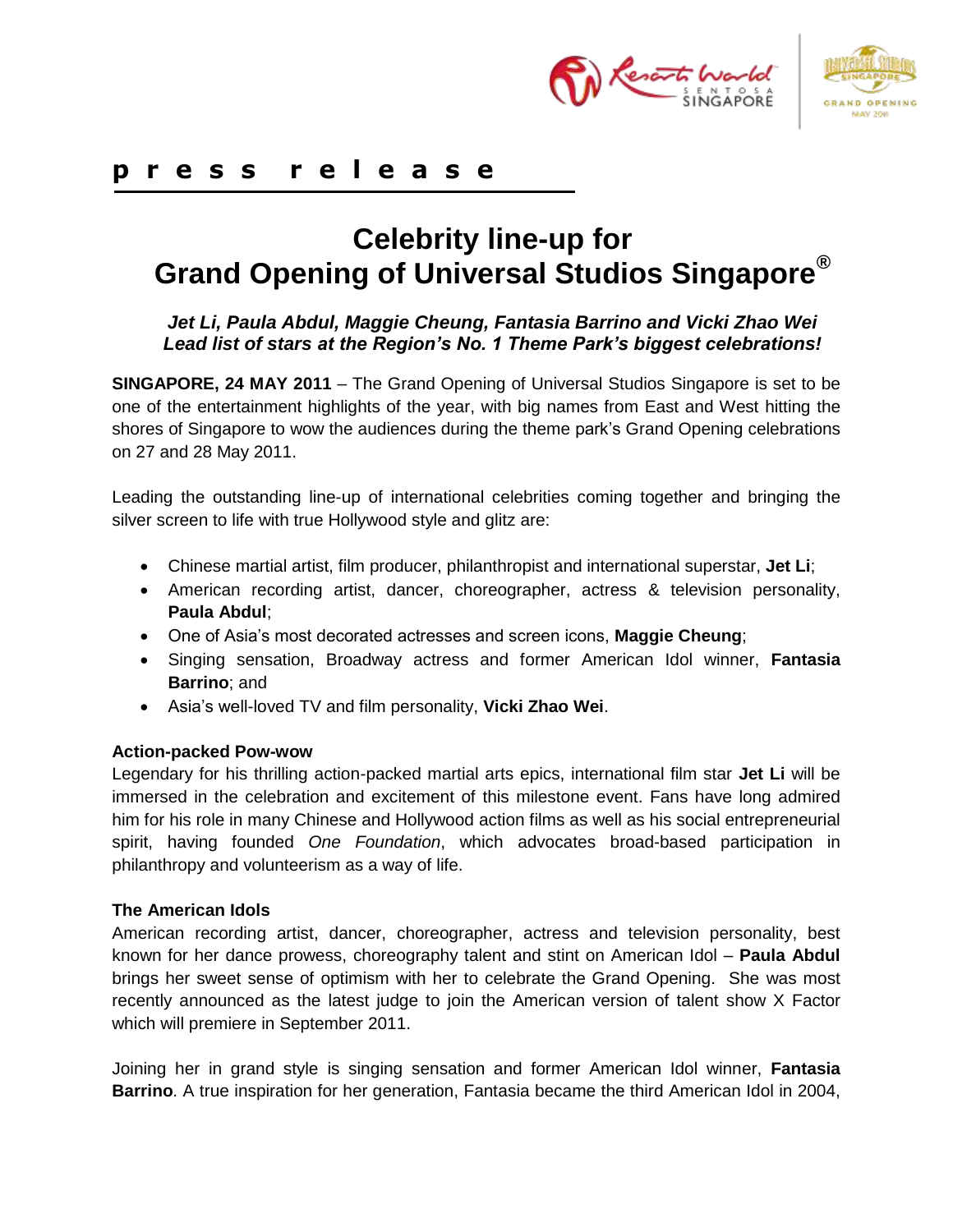with three Grammy nominations in 2006. Most recently, Fantasia played the role of *Celie* in the Broadway musical *The Color Purple*, for which she won the [Theatre World Award](http://en.wikipedia.org/wiki/Theatre_World_Award) in 2007.

#### **Asian elegance**

**Maggie Cheung** is one of Asia's most renowned versatile action stars, talented comediennes and actresses. Maggie has transcended the Hong Kong film industry to become a vibrant figure in international cinema and film society. The most internationally-awarded Chinese actress in history will grace the Grand Opening evening gala party.

Joining her is one of Chinese cinemas most well-loved personalities, **Vicki Zhao Wei**, who continues to generate much affection with her versatile portrayal of a myriad of different roles, and the release of four pop albums. Vicki has also been an inspiration for both her fans, and younger actresses with her strong commitment to charity.

#### **Bringing movies to life!**

Mr. Dennis Gilbert, RWS's Senior Vice President of Attractions said: "We are thrilled that Jet Li, Paula Abdul, Maggie Cheung, Fantasia Barrino and Vicki Zhao Wei will be gracing the Grand Opening of Universal Studios Singapore. They are some of the most representative icons of our entertainment industry, both in the East and West, with stellar international appeal."

Mr. Michael Silver, President of Global Business Development, Universal Parks & Resorts, said: "With the Grand Opening filled with the glitz and glamour of Hollywood, this event is set to bring guests a spectacular once-in-a-lifetime experience. What excites us is that these superstars bring magic, movies and entertainment to life. And this epitomizes what Universal Studios Singapore is all about."

Set for Saturday 28 May, 2011, the official Grand Opening celebrations will be highlighted by a colourful ceremony at the signature 21-metre tall archway entrance of Universal Studios Singapore, featuring a grand and exuberant character procession of the theme park's worldrenowned resident stars.

Universal Studios Singapore's Grand Opening activities kick off on the evening of May 27, with the transformation of the park's Hollywood and New York zones into a glamorous Hollywood gala dinner party for 1,600 invited guests. Red-carpet arrivals will include many widely famous East and West superstars and Singapore celebrities strolling down the traditional Hollywood red walkway.

Guests can log on to [www.facebook.com/ResortsWorldatSentosa](http://www.facebook.com/ResortsWorldatSentosa) to catch the latest updates as the park gets readyfor its Grand Opening Celebrations.

- Ends -

#### **About Resorts World Sentosa**

Resorts World Sentosa (RWS), Singapore's first integrated resort is located on the resort island of Sentosa. Spanning 49 hectares, the resort has welcomed over 15 million visitors since it